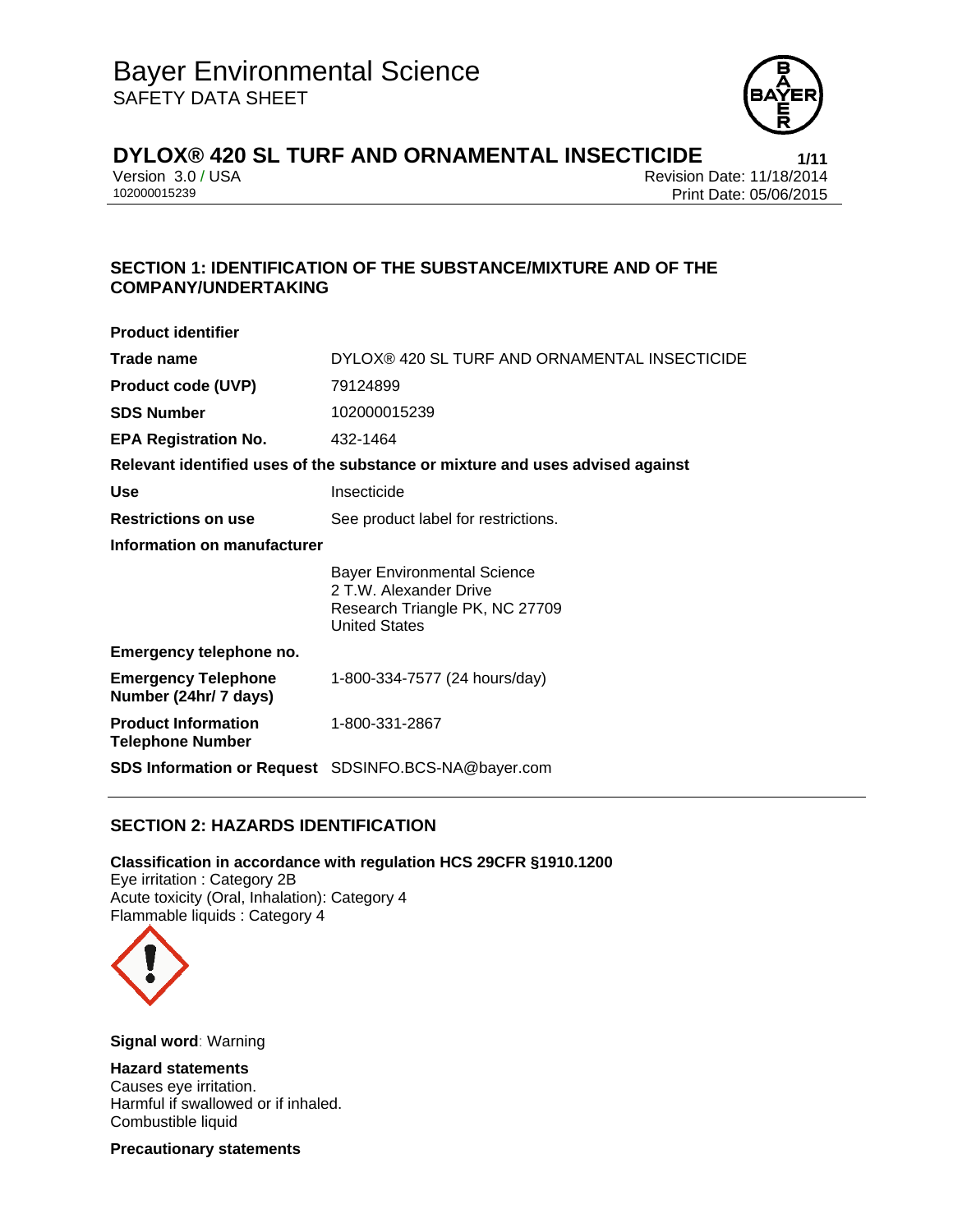

Version 3.0 / USA Revision Date: 11/18/2014<br>102000015239 Print Date: 05/06/2015 Print Date: 05/06/2015

Wash thoroughly after handling. Do not eat, drink or smoke when using this product. Avoid breathing mist and spray. Use only outdoors or in a well-ventilated area. Keep away from open flames/hot surfaces. - No smoking. Wear protective gloves and eye protection/face protection. IF IN EYES: Rinse cautiously with water for several minutes. Remove contact lenses, if present and easy to do. Continue rinsing. If eye irritation persists: Get medical advice/ attention. IF SWALLOWED: Call a POISON CENTER/doctor/physician if you feel unwell. Rinse mouth. IF INHALED: Remove person to fresh air and keep comfortable for breathing. Call a POISON CENTER/doctor/physician if you feel unwell. In case of fire: Use dry sand, dry chemical or alcohol-resistant foam to extinguish. Store in a well-ventilated place. Keep cool. Dispose of contents/container in accordance with local regulation.

## **Other hazards**

This product contains an cholinesterase inhibitor.

# **SECTION 3: COMPOSITION/INFORMATION ON INGREDIENTS**

| <b>Hazardous Component Name</b> | CAS-No.        | Concentration % by weight |
|---------------------------------|----------------|---------------------------|
| Trichlorfon                     | $52 - 68 - 6$  | 37.30                     |
| 2-(2-Methoxyethoxy)ethanol      | $111 - 77 - 3$ | 62.70                     |

# **SECTION 4: FIRST AID MEASURES**

## **Description of first aid measures**

| <b>General advice</b> | When possible, have the product container or label with you when<br>calling a poison control center or doctor or going for treatment.                                                                                                                                                      |
|-----------------------|--------------------------------------------------------------------------------------------------------------------------------------------------------------------------------------------------------------------------------------------------------------------------------------------|
| <b>Inhalation</b>     | Move to fresh air. If person is not breathing, call 911 or an ambulance,<br>then give artificial respiration, preferably mouth-to-mouth if possible. Call<br>a physician or poison control center immediately.                                                                             |
| <b>Skin contact</b>   | Take off contaminated clothing and shoes immediately. Wash off<br>immediately with plenty of water for at least 15 minutes. Call a physician<br>or poison control center immediately.                                                                                                      |
| Eye contact           | Hold eye open and rinse slowly and gently with water for 15-20 minutes.<br>Remove contact lenses, if present, after the first 5 minutes, then<br>continue rinsing eye. Call a physician or poison control center<br>immediately.                                                           |
| Ingestion             | Call a physician or poison control center immediately. Rinse out mouth<br>and give water in small sips to drink. DO NOT induce vomiting unless<br>directed to do so by a physician or poison control center. Never give<br>anything by mouth to an unconscious person. Do not leave victim |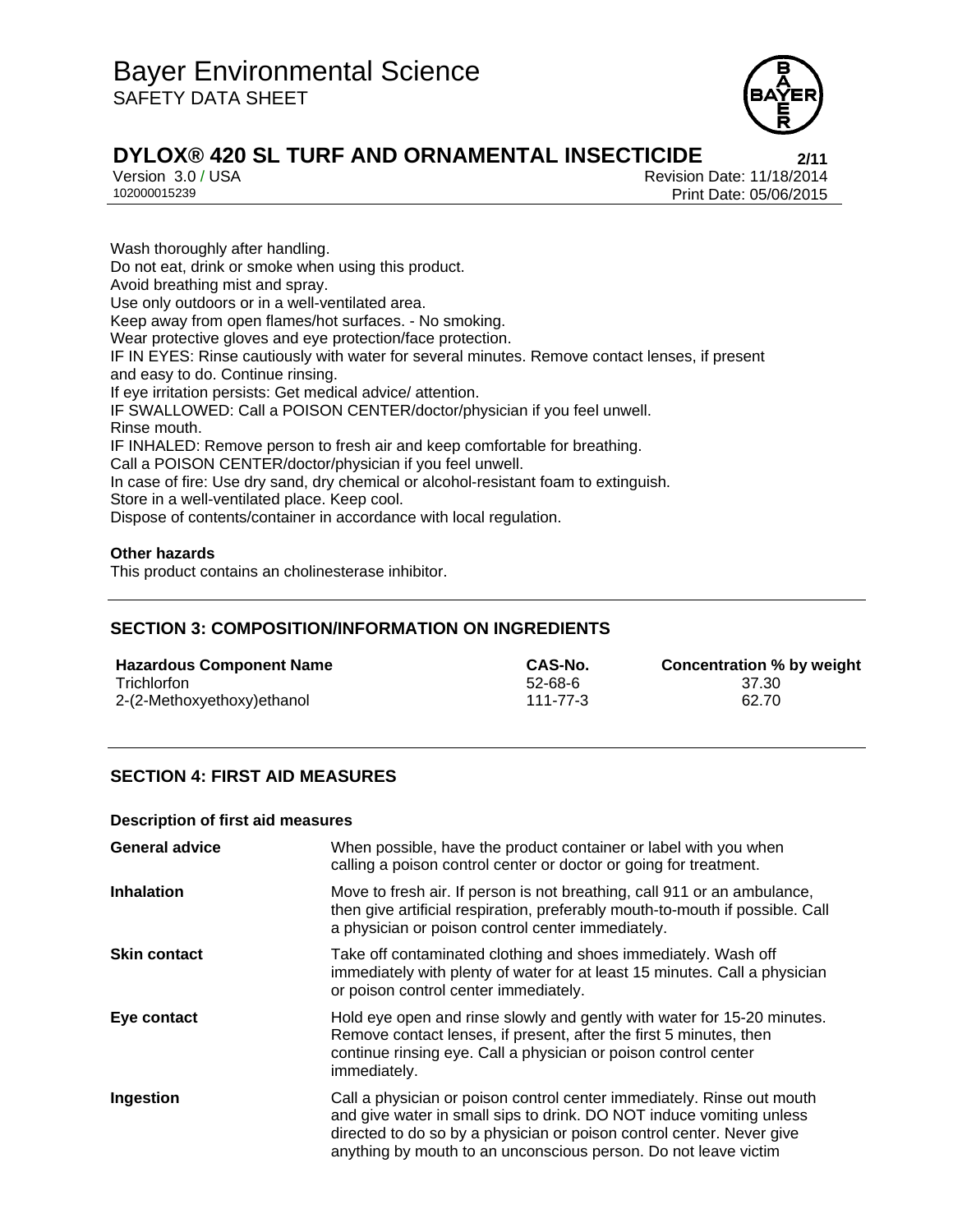

Version 3.0 / USA Revision Date: 11/18/2014<br>102000015239 Print Date: 05/06/2015 Print Date: 05/06/2015

## unattended.

|                  | Most important symptoms and effects, both acute and delayed                                                                                                                                 |  |
|------------------|---------------------------------------------------------------------------------------------------------------------------------------------------------------------------------------------|--|
| <b>Symptoms</b>  | The symptoms of cholinesterase inhibition include:, Nausea, Salivation,<br>Blurred vision, Constriction of pupils, Lacrimation, Vomiting, Diarrhoea,<br>Abdominal pain, Dizziness, Sweating |  |
|                  | Indication of any immediate medical attention and special treatment needed                                                                                                                  |  |
| <b>Risks</b>     | Cholinesterese inhibitor                                                                                                                                                                    |  |
| <b>Treatment</b> | The following antidotes are generally accepted: atropin and oximes.                                                                                                                         |  |

# **SECTION 5: FIREFIGHTING MEASURES**

| <b>Extinguishing media</b>                                         |                                                                                                                                                                                                                                                                                   |
|--------------------------------------------------------------------|-----------------------------------------------------------------------------------------------------------------------------------------------------------------------------------------------------------------------------------------------------------------------------------|
| <b>Suitable</b>                                                    | Carbon dioxide (CO2), Dry chemical, Foam, Water spray                                                                                                                                                                                                                             |
| <b>Unsuitable</b>                                                  | None known.                                                                                                                                                                                                                                                                       |
| <b>Special hazards arising</b><br>from the substance or<br>mixture | Dangerous gases are evolved in the event of a fire.                                                                                                                                                                                                                               |
| <b>Advice for firefighters</b>                                     |                                                                                                                                                                                                                                                                                   |
| <b>Special protective</b><br>equipment for fire-fighters           | In the event of fire and/or explosion do not breathe fumes. Firefighters<br>should wear NIOSH approved self-contained breathing apparatus and<br>full protective clothing.                                                                                                        |
| <b>Further information</b>                                         | Keep out of smoke. Fight fire from upwind position. Cool closed<br>containers exposed to fire with water spray. Do not allow run-off from<br>fire fighting to enter drains or water courses. Whenever possible,<br>contain fire-fighting water by diking area with sand or earth. |
| <b>Flash point</b><br><b>Autoignition temperature</b>              | 84.4 $\degree$ C<br>no data available                                                                                                                                                                                                                                             |
| Lower explosion limit                                              | no data available                                                                                                                                                                                                                                                                 |
| <b>Upper explosion limit</b>                                       | no data available                                                                                                                                                                                                                                                                 |
| <b>Explosivity</b>                                                 | not applicable                                                                                                                                                                                                                                                                    |
|                                                                    |                                                                                                                                                                                                                                                                                   |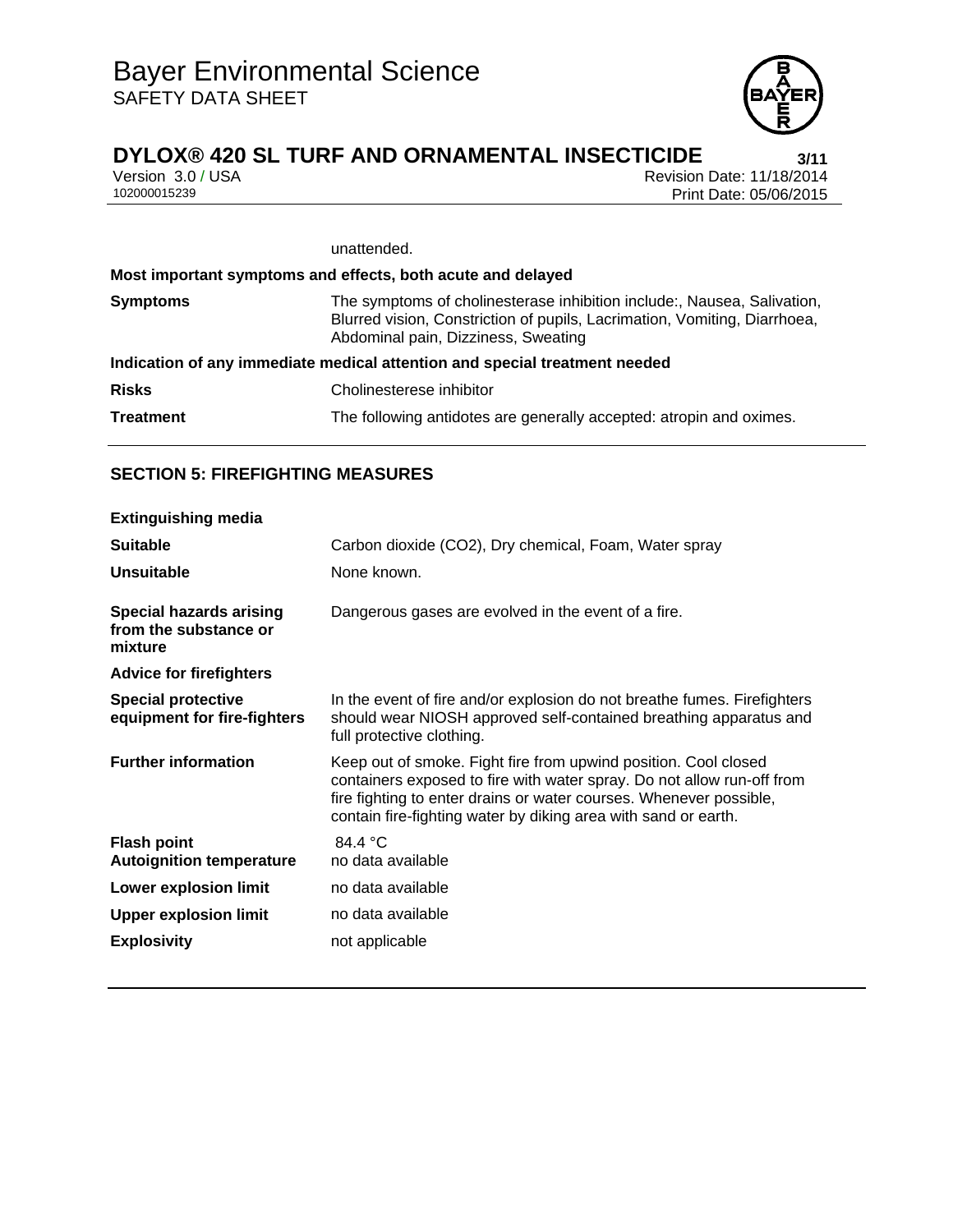

Version 3.0 / USA Revision Date: 11/18/2014<br>102000015239 Print Date: 05/06/2015 Print Date: 05/06/2015

# **SECTION 6: ACCIDENTAL RELEASE MEASURES**

**Personal precautions, protective equipment and emergency procedures Precautions ISOlate hazard area. Keep unauthorized people away. Avoid contact** with spilled product or contaminated surfaces. **Methods and materials for containment and cleaning up Methods for cleaning up** Soak up with inert absorbent material (e.g. sand, silica gel, acid binder, universal binder, sawdust). Collect and transfer the product into a properly labelled and tightly closed container. Clean contaminated floors and objects thoroughly, observing environmental regulations. **Additional advice** Use personal protective equipment. Do not allow to enter soil, waterways or waste water canal. **Reference to other sections** Information regarding safe handling, see section 7. Information regarding personal protective equipment, see section 8. Information regarding waste disposal, see section 13.

# **SECTION 7: HANDLING AND STORAGE**

## **Precautions for safe handling**

| Advice on safe handling                                   | Handle and open container in a manner as to prevent spillage. Maintain<br>exposure levels below the exposure limit through the use of general and<br>local exhaust ventilation.                                                                                                                                                                                                                                                               |
|-----------------------------------------------------------|-----------------------------------------------------------------------------------------------------------------------------------------------------------------------------------------------------------------------------------------------------------------------------------------------------------------------------------------------------------------------------------------------------------------------------------------------|
| <b>Advice on protection</b><br>against fire and explosion | Keep away from heat and sources of ignition.                                                                                                                                                                                                                                                                                                                                                                                                  |
| <b>Hygiene measures</b>                                   | Wash hands thoroughly with soap and water after handling and before<br>eating, drinking, chewing gum, using tobacco, using the toilet or<br>applying cosmetics.<br>Remove Personal Protective Equipment (PPE) immediately after<br>handling this product. Before removing gloves clean them with soap and<br>water. Remove soiled clothing immediately and clean thoroughly before<br>using again. Wash thoroughly and put on clean clothing. |
|                                                           | Conditions for safe storage, including any incompatibilities                                                                                                                                                                                                                                                                                                                                                                                  |
| <b>Requirements for storage</b><br>areas and containers   | Store in a cool, dry place and in such a manner as to prevent cross<br>contamination with other crop protection products, fertilizers, food, and<br>feed. Store in original container and out of the reach of children,                                                                                                                                                                                                                       |

## **SECTION 8: EXPOSURE CONTROLS/PERSONAL PROTECTION**

#### **Control parameters**

| <b>Components</b> | CAS-No.       | <b>Control parameters</b> | <b>Update</b> | Basis        |
|-------------------|---------------|---------------------------|---------------|--------------|
| Trichlorfon       | $52 - 68 - 6$ | mq/m3                     | 02 2012       | <b>ACGIH</b> |

preferably in a locked storage area.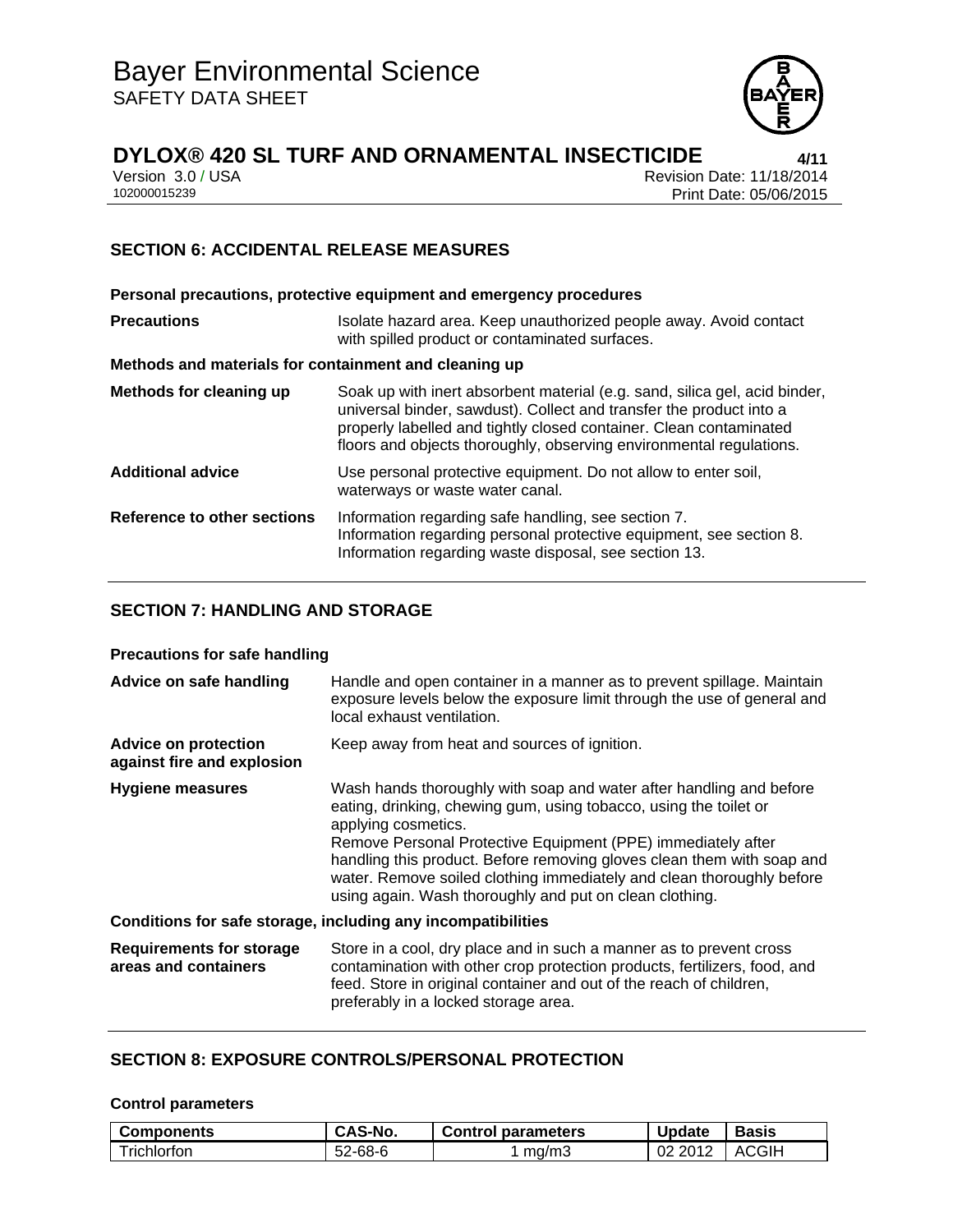

Version 3.0 / USA Revision Date: 11/18/2014<br>102000015239 Print Date: 05/06/2015 Print Date: 05/06/2015

| (Inhalable fraction.)       |                | (TWA)                            |         |               |
|-----------------------------|----------------|----------------------------------|---------|---------------|
| Trichlorfon                 | 52-68-6        | $0.28$ mg/m $3$<br>(TWA)         |         | OES BCS*      |
| Trichlorfon                 | 52-68-6        | 10 <sub>ug</sub> /m3<br>(ST ESL) | 07 2011 | <b>TX ESL</b> |
| Trichlorfon                 | $52 - 68 - 6$  | $1uq$ /m $3uq$<br>(AN ESL)       | 07 2011 | <b>TX ESL</b> |
| 2-(2-Methoxyethoxy) ethanol | $111 - 77 - 3$ | 270ug/m3<br>(ST ESL)             | 07 2011 | <b>TX ESL</b> |
| 2-(2-Methoxyethoxy) ethanol | $111 - 77 - 3$ | 50ppb<br>(ST ESL)                | 07 2011 | <b>TX ESL</b> |
| 2-(2-Methoxyethoxy) ethanol | 111-77-3       | $27$ ug/m $3$<br>(AN ESL)        | 07 2011 | <b>TX ESL</b> |
| 2-(2-Methoxyethoxy) ethanol | 111-77-3       | 5ppb<br>(AN ESL)                 | 07 2011 | <b>TX ESL</b> |

No control parameters known.

\*OES BCS: Internal Bayer CropScience "Occupational Exposure Standard"

#### **Exposure controls**

## **Personal protective equipment**

In normal use and handling conditions please refer to the label and/or leaflet. In all other cases the following recommendations would apply.

| <b>Respiratory protection</b>      | When respirators are required, select NIOSH approved equipment<br>based on actual or potential airborne concentrations and in<br>accordance with the appropriate regulatory standards and/or industry<br>recommendations. |
|------------------------------------|---------------------------------------------------------------------------------------------------------------------------------------------------------------------------------------------------------------------------|
| <b>Hand protection</b>             | Chemical resistant nitrile rubber gloves                                                                                                                                                                                  |
| Eye protection                     | Tightly fitting safety goggles                                                                                                                                                                                            |
| Skin and body protection           | Wear long-sleeved shirt and long pants and shoes plus socks.                                                                                                                                                              |
| <b>General protective measures</b> | Follow manufacturer's instructions for cleaning/maintaining PPE. If<br>no such instructions for washables, use detergent and warm/tepid<br>water.<br>Keep and wash PPE separately from other laundry.                     |

## **SECTION 9. PHYSICAL AND CHEMICAL PROPERTIES**

| Appearance             | colourless                                          |
|------------------------|-----------------------------------------------------|
| <b>Physical State</b>  | liquid, clear                                       |
| Odor                   | characteristic                                      |
| <b>Odour Threshold</b> | no data available                                   |
| рH                     | ca. 2.3 at 10 % (20 $^{\circ}$ C) (deionized water) |
| <b>Vapor Pressure</b>  | no data available                                   |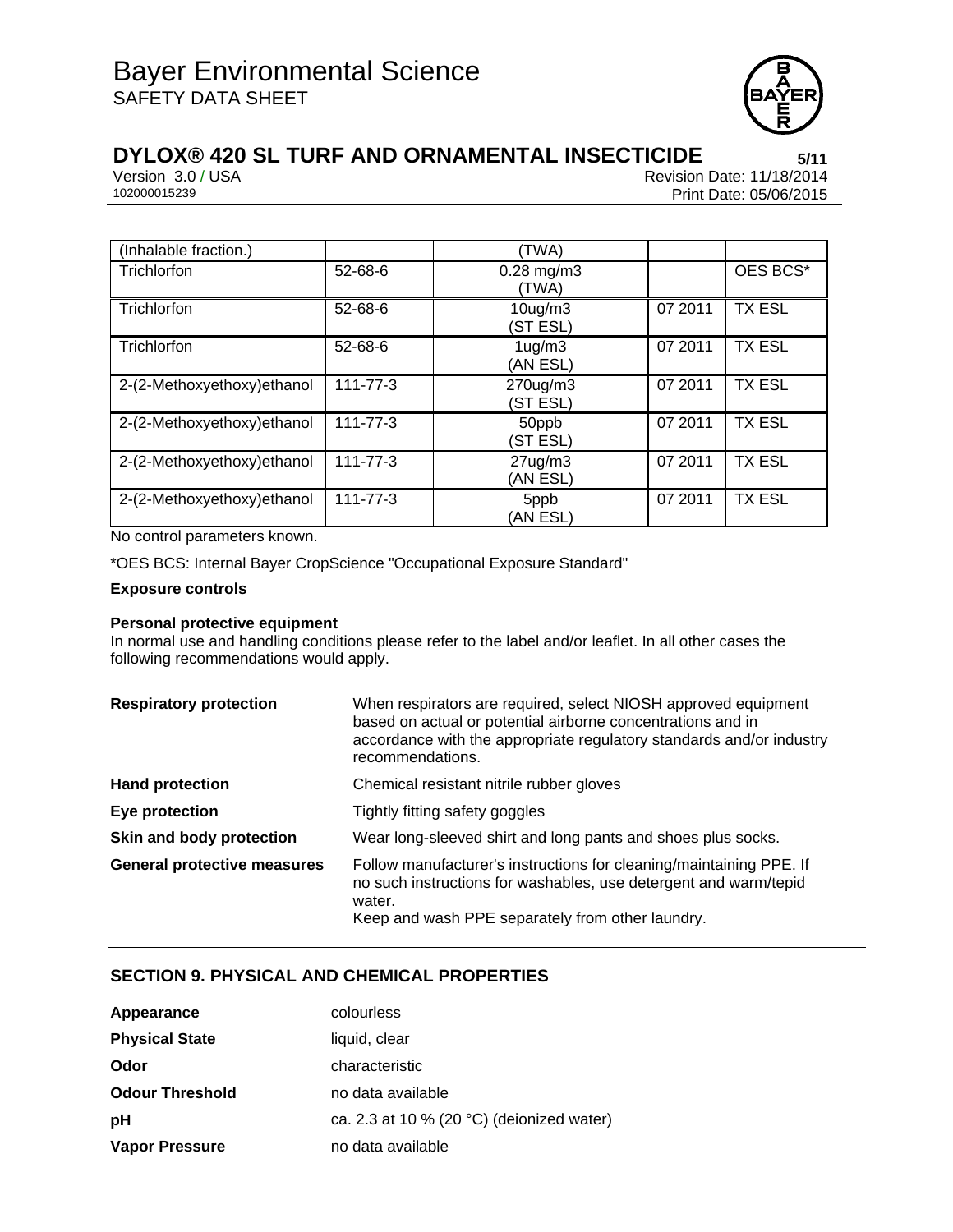

Version 3.0 / USA Revision Date: 11/18/2014<br>102000015239 Print Date: 05/06/2015 Print Date: 05/06/2015

| Vapor Density (Air = 1)                                 | no data available                     |  |
|---------------------------------------------------------|---------------------------------------|--|
| <b>Density</b>                                          | ca. 1.18 g/cm <sup>3</sup> at 20 °C   |  |
| <b>Evapouration rate</b>                                | no data available                     |  |
| <b>Boiling Point</b><br><b>Melting / Freezing Point</b> | no data available<br>-4 °C / 24.8 °F  |  |
| <b>Water solubility</b>                                 | soluble                               |  |
| <b>Minimum Ignition Energy</b>                          | not applicable                        |  |
| <b>Decomposition</b><br>temperature                     | not applicable                        |  |
| Partition coefficient: n-<br>octanol/water              | not applicable                        |  |
| <b>Viscosity</b>                                        |                                       |  |
|                                                         | no data available                     |  |
| <b>Flash point</b><br><b>Autoignition temperature</b>   | 84.4 $\degree$ C<br>no data available |  |
| <b>Lower explosion limit</b>                            | no data available                     |  |
| <b>Upper explosion limit</b>                            | no data available                     |  |
| <b>Explosivity</b>                                      | not applicable                        |  |
|                                                         |                                       |  |

# **SECTION 10: STABILITY AND REACTIVITY**

| <b>Reactivity</b>                            |                                                                    |
|----------------------------------------------|--------------------------------------------------------------------|
| <b>Thermal decomposition</b>                 | not applicable                                                     |
| <b>Chemical stability</b>                    | Stable under normal conditions.                                    |
| <b>Possibility of hazardous</b><br>reactions | No dangerous reaction known under conditions of normal use.        |
| <b>Conditions to avoid</b>                   | Heat, flames and sparks.<br>freezing                               |
| Incompatible materials                       | Strong oxidizing agents, Bases                                     |
| <b>Hazardous decomposition</b><br>products   | No decomposition products expected under normal conditions of use. |

# **SECTION 11: TOXICOLOGICAL INFORMATION**

**Exposure routes** Eye contact, Skin contact, Ingestion, Inhalation **Immediate Effects**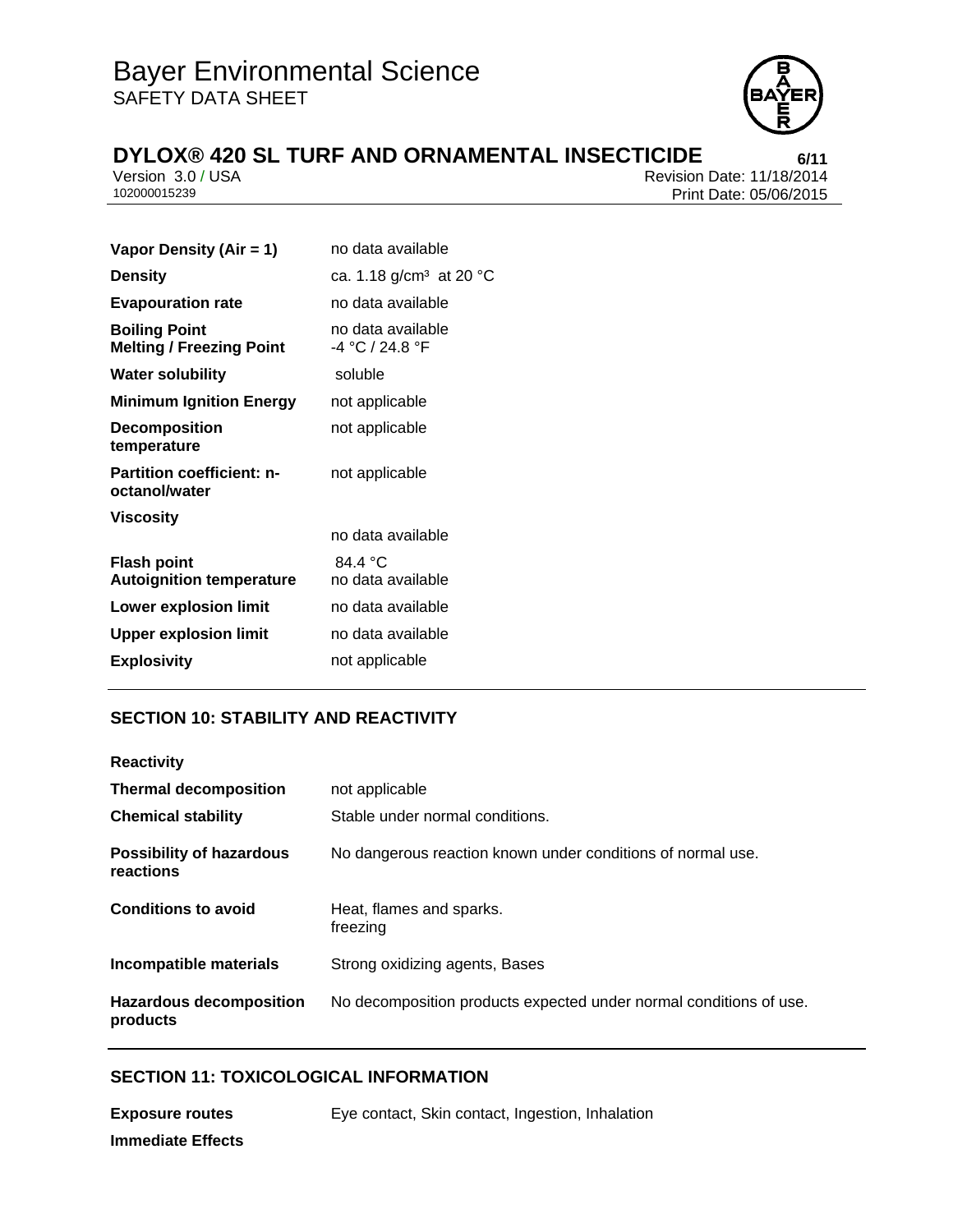

Version 3.0 / USA Revision Date: 11/18/2014<br>102000015239 Print Date: 05/06/2015 Print Date: 05/06/2015

| <b>Eye</b>                           | Moderate eye irritation.                                                                                                                 |  |
|--------------------------------------|------------------------------------------------------------------------------------------------------------------------------------------|--|
| <b>Skin</b>                          | May cause slight irritation. Harmful if absorbed through skin.                                                                           |  |
| Ingestion                            | Harmful if swallowed.                                                                                                                    |  |
| Information on toxicological effects |                                                                                                                                          |  |
| <b>Acute oral toxicity</b>           | LD50 (female rat) 1,098 mg/kg                                                                                                            |  |
| <b>Acute inhalation toxicity</b>     | $LC50$ (rat) > 2.05 mg/l<br>Exposure time: 4 h<br>Determined in the form of liquid aerosol.<br>highest concentration tested<br>No deaths |  |
|                                      | $LC50$ (rat) $> 8.2$ mg/l<br>Exposure time: 1 h<br>Determined in the form of liquid aerosol.<br>Extrapolated from the 4 hr LC50.         |  |
| <b>Acute dermal toxicity</b>         | LD50 (rat) $> 2,000$ mg/kg                                                                                                               |  |
| <b>Skin irritation</b>               | Slight irritation (rabbit)                                                                                                               |  |
| <b>Eye irritation</b>                | Moderate eye irritation. (rabbit)                                                                                                        |  |
| <b>Sensitisation</b>                 | Non-sensitizing. (guinea pig)                                                                                                            |  |

## **Assessment repeated dose toxicity**

Trichlorfon did not cause specific target organ toxicity in experimental animal studies.

## **Assessment Mutagenicity**

Trichlorfon was not mutagenic or genotoxic based on the overall weight of evidence in a battery of in vitro and in vivo tests.

## **Assessment Carcinogenicity**

Trichlorfon was not carcinogenic in lifetime feeding studies in rats and mice.

| <b>ACGIH</b> |         |                       |
|--------------|---------|-----------------------|
| Trichlorfon  | 52-68-6 | Group A4              |
| <b>NTP</b>   |         |                       |
| None.        |         |                       |
| <b>IARC</b>  |         |                       |
| Trichlorfon  | 52-68-6 | Overall evaluation: 3 |
| <b>OSHA</b>  |         |                       |

None.

## **Assessment toxicity to reproduction**

Trichlorfon is not considered a reproductive toxicant at non-maternally toxic dose levels.

## **Assessment developmental toxicity**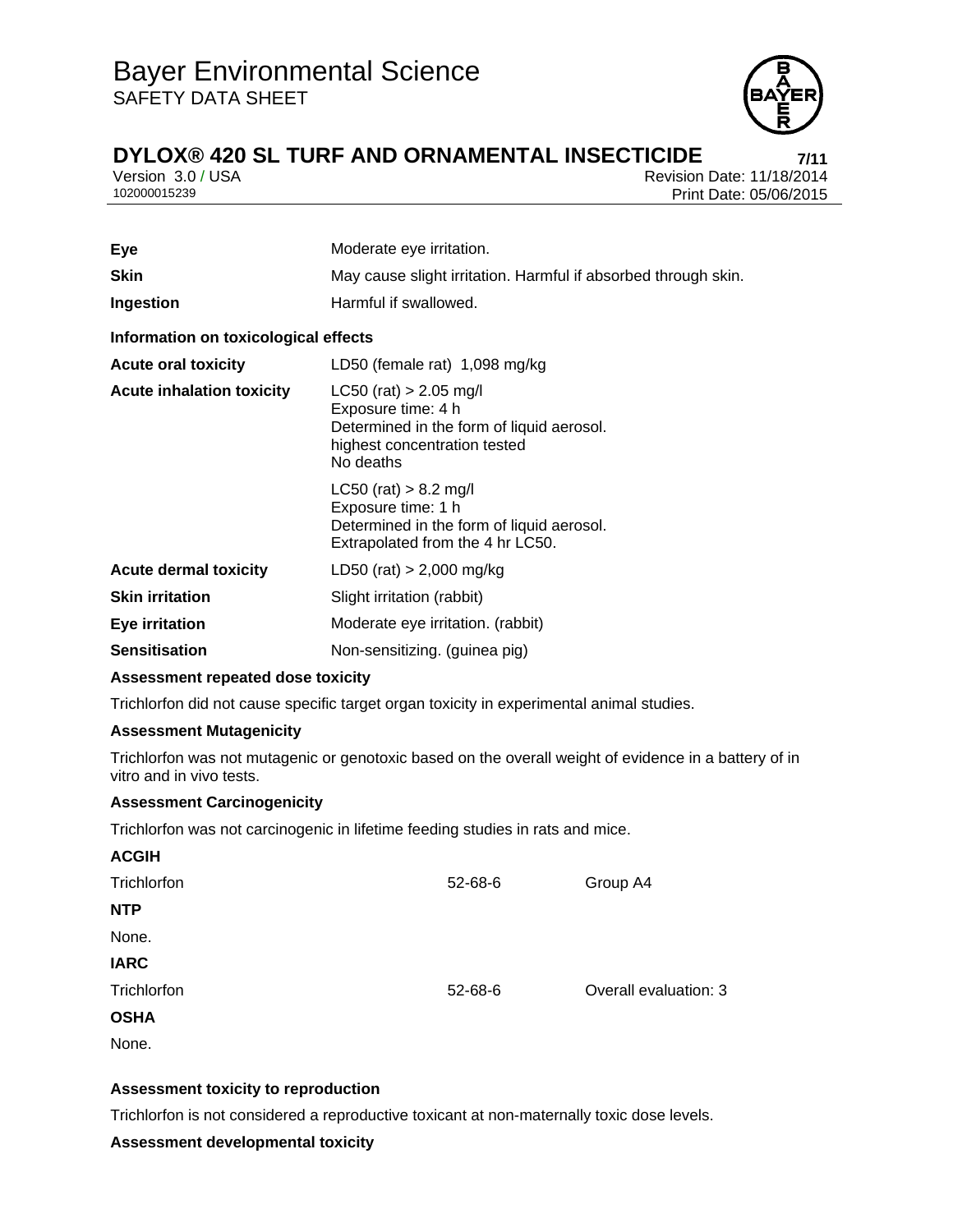

Version 3.0 / USA Revision Date: 11/18/2014<br>102000015239 Print Date: 05/06/2015 Print Date: 05/06/2015

Trichlorfon did not cause developmental toxicity in rats and rabbits.

## **Further information**

Only acute toxicity studies have been performed on the formulated product. The non-acute information pertains to the active ingredient(s).

## **SECTION 12: ECOLOGICAL INFORMATION**

| <b>Biodegradability</b>          | Trichlorfon: ; rapidly biodegradable                                                                                                                                                                                                                                                                                                                                                                                                                                               |  |  |
|----------------------------------|------------------------------------------------------------------------------------------------------------------------------------------------------------------------------------------------------------------------------------------------------------------------------------------------------------------------------------------------------------------------------------------------------------------------------------------------------------------------------------|--|--|
| Koc                              | Trichlorfon: Koc: 0                                                                                                                                                                                                                                                                                                                                                                                                                                                                |  |  |
| <b>Bioaccumulation</b>           | Trichlorfon: Bioconcentration factor (BCF) 0.41; Does not<br>bioaccumulate.                                                                                                                                                                                                                                                                                                                                                                                                        |  |  |
| <b>Mobility in soil</b>          | Trichlorfon: Highly mobile in soils                                                                                                                                                                                                                                                                                                                                                                                                                                                |  |  |
| <b>Environmental precautions</b> | Apply this product as specified on the label.<br>Do not apply directly to water, to areas where surface water is present<br>or to intertidal areas below the mean high water mark.<br>Do not contaminate surface or ground water by cleaning equipment or<br>disposal of wastes, including equipment wash water.<br>Do not apply when weather conditions favor runoff or drift.<br>Drift and runoff from treated areas may be hazardous to aquatic<br>organisms in adjacent sites. |  |  |

## **SECTION 13: DISPOSAL CONSIDERATIONS**

#### **Waste treatment methods**

| <b>Product</b>                | Improper disposal of excess pesticide, spray mixture, or rinsate is a<br>violation of Federal Law.<br>Dispose of unused product by incineration at a licensed incineration<br>plant, in accordance with all applicable national and local regulations.                                                                                                            |
|-------------------------------|-------------------------------------------------------------------------------------------------------------------------------------------------------------------------------------------------------------------------------------------------------------------------------------------------------------------------------------------------------------------|
| <b>Contaminated packaging</b> | Do not re-use empty containers.<br>Triple rinse containers.<br>Completely empty container into application equipment, then dispose of<br>empty container in a sanitary landfill, by incineration or by other<br>procedures approved by state/provincial and local authorities.<br>If burned, stay out of smoke.<br>Follow advice on product label and/or leaflet. |
| <b>RCRA Information</b>       | Characterization and proper disposal of this material as a special or<br>hazardous waste is dependent upon Federal, State and local laws and<br>are the user's responsibility. RCRA classification may apply.                                                                                                                                                     |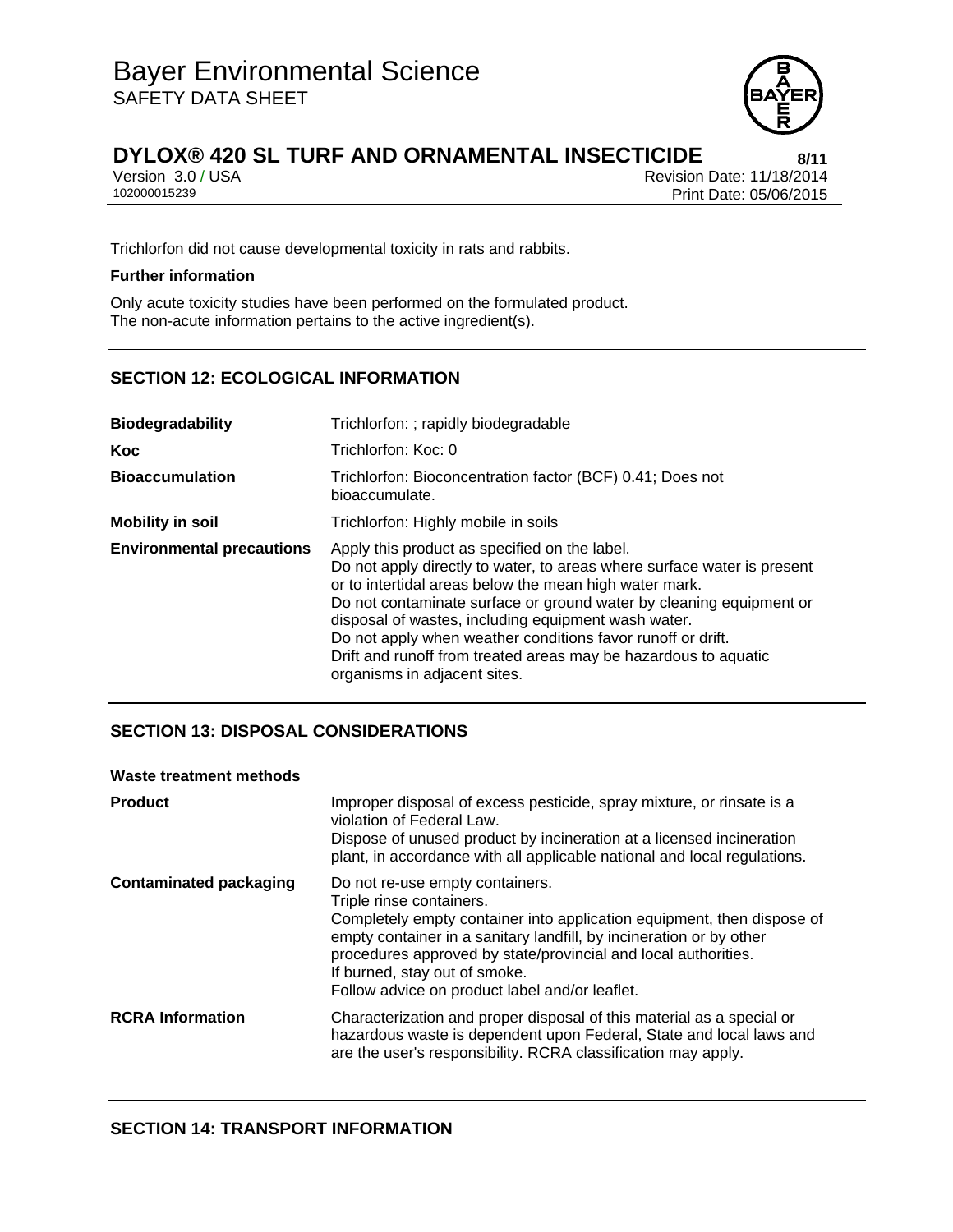

Version 3.0 / USA Revision Date: 11/18/2014<br>102000015239 Print Date: 05/06/2015 Print Date: 05/06/2015

| 49CFR<br>UN number<br>Class<br>Packaging group<br>Marine pollutant<br>Proper shipping name<br><b>RQ</b>  | 3082<br>9<br>Ш<br>Marine pollutant<br>ENVIRONMENTALLY HAZARDOUS SUBSTANCES, LIQUID,<br>N.O.S.<br>(TRICHLORFON)<br>Reportable Quantity is reached with 268 lb of product. |
|----------------------------------------------------------------------------------------------------------|--------------------------------------------------------------------------------------------------------------------------------------------------------------------------|
| <b>IMDG</b><br>UN number<br>Class<br>Packaging group<br>Marine pollutant<br>Proper shipping name         | 3082<br>9<br>Ш<br><b>YES</b><br>ENVIRONMENTALLY HAZARDOUS SUBSTANCE, LIQUID,<br>N.O.S.<br>(TRICHLORFON SOLUTION)                                                         |
| <b>IATA</b><br>UN number<br>Class<br>Packaging group<br>Environm. Hazardous Mark<br>Proper shipping name | 3082<br>9<br>Ш<br><b>YES</b><br>ENVIRONMENTALLY HAZARDOUS SUBSTANCE, LIQUID,<br>N.O.S.<br>(TRICHLORFON SOLUTION)                                                         |

This transportation information is not intended to convey all specific regulatory information relating to this product. It does not address regulatory variations due to package size or special transportation requirements.

Freight Classification: INSECTICIDES OR FUNGICIDES, N.O.I., OTHER THAN POISON

## **SECTION 15: REGULATORY INFORMATION**

| <b>EPA Registration No.</b><br><b>US Federal Regulations</b>       | 432-1464                                                                                        |           |
|--------------------------------------------------------------------|-------------------------------------------------------------------------------------------------|-----------|
| <b>TSCA list</b>                                                   |                                                                                                 |           |
| 2-(2-Methoxyethoxy) ethanol                                        | $111 - 77 - 3$                                                                                  |           |
|                                                                    | US. Toxic Substances Control Act (TSCA) Section 12(b) Export Notification (40 CFR 707, Subpt D) |           |
| None.                                                              |                                                                                                 |           |
| <b>SARA Title III - Section 302 - Notification and Information</b> |                                                                                                 |           |
| None.                                                              |                                                                                                 |           |
|                                                                    | <b>SARA Title III - Section 313 - Toxic Chemical Release Reporting</b>                          |           |
| Trichlorfon                                                        | $52 - 68 - 6$                                                                                   | 25,000lbs |
| 2-(2-Methoxyethoxy) ethanol                                        | 111-77-3                                                                                        | 25,000lbs |
| <b>US States Regulatory Reporting</b>                              |                                                                                                 |           |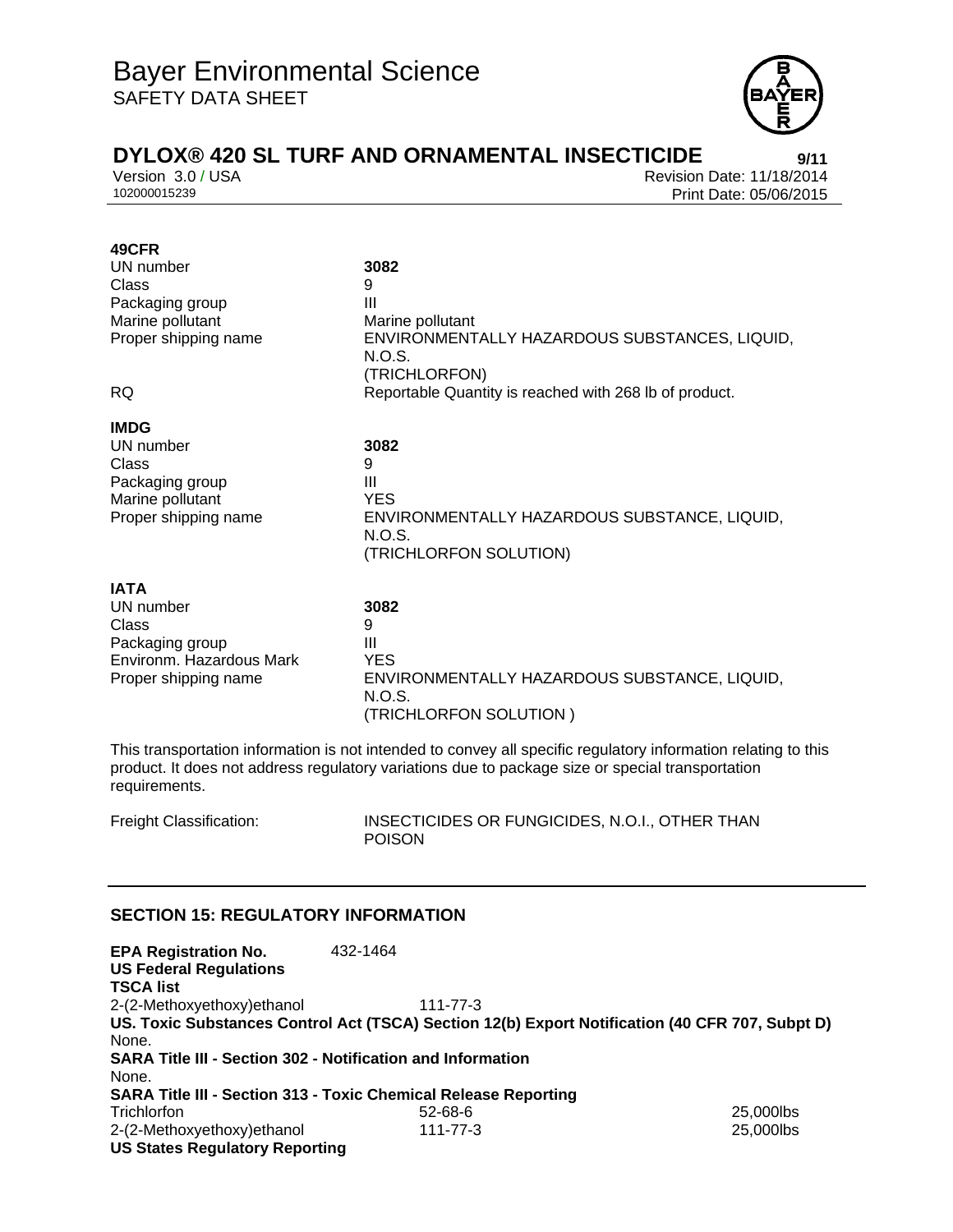

Version 3.0 / USA Revision Date: 11/18/2014<br>102000015239 Print Date: 05/06/2015 Print Date: 05/06/2015

## **CA Prop65**

This product does not contain any substances known to the State of California to cause cancer.

This product does not contain any substances known to the State of California to cause reproductive harm.

|  |  | <b>US State Right-To-Know Ingredients</b> |
|--|--|-------------------------------------------|
|  |  |                                           |

| Trichlorfon                 | $52 - 68 - 6$ | CA, CT, IL, NJ, RI |
|-----------------------------|---------------|--------------------|
| 2-(2-Methoxyethoxy) ethanol | 111-77-3      | IL, NJ, RI         |

**Canadian Regulations Canadian Domestic Substance List**  None.

**Environmental CERCLA**  Trichlorfon 52-68-6 100 lbs 2-(2-Methoxyethoxy)ethanol 111-77-3 **Clean Water Section 307 Priority Pollutants**  None. **Safe Drinking Water Act Maximum Contaminant Levels**  None.

## **EPA/FIFRA Information:**

This chemical is a pesticide product registered by the Environmental Protection Agency and is subject to certain labeling requirements under federal pesticide law. These requirements differ from the classification criteria and hazard information required for safety data sheets, and for workplace labels of non-pesticide chemicals. Following is the hazard information required on the pesticide label:

**Signal word:** Caution! Hazard statements: Harmful if swallowed or absorbed through skin. Moderate eye irritation. Do not take internally. Do not get in eyes, on skin, or on clothing.

# **SECTION 16: OTHER INFORMATION**

| NFPA 704 (National Fire Protection Association):                                           |                                             |                                                       |                                                                                                             |  |
|--------------------------------------------------------------------------------------------|---------------------------------------------|-------------------------------------------------------|-------------------------------------------------------------------------------------------------------------|--|
|                                                                                            | Health - 2 Flammability - 2 Instability - 0 |                                                       | Others - none                                                                                               |  |
| HMIS (Hazardous Materials Identification System, based on the Third Edition Ratings Guide) |                                             |                                                       |                                                                                                             |  |
|                                                                                            |                                             | Health - 2 Flammability - 2 Physical Hazard - 0 PPE - |                                                                                                             |  |
|                                                                                            |                                             |                                                       | $0 =$ minimal hazard, $1 =$ slight hazard, $2 =$ moderate hazard, $3 =$ severe hazard, $4 =$ extreme hazard |  |